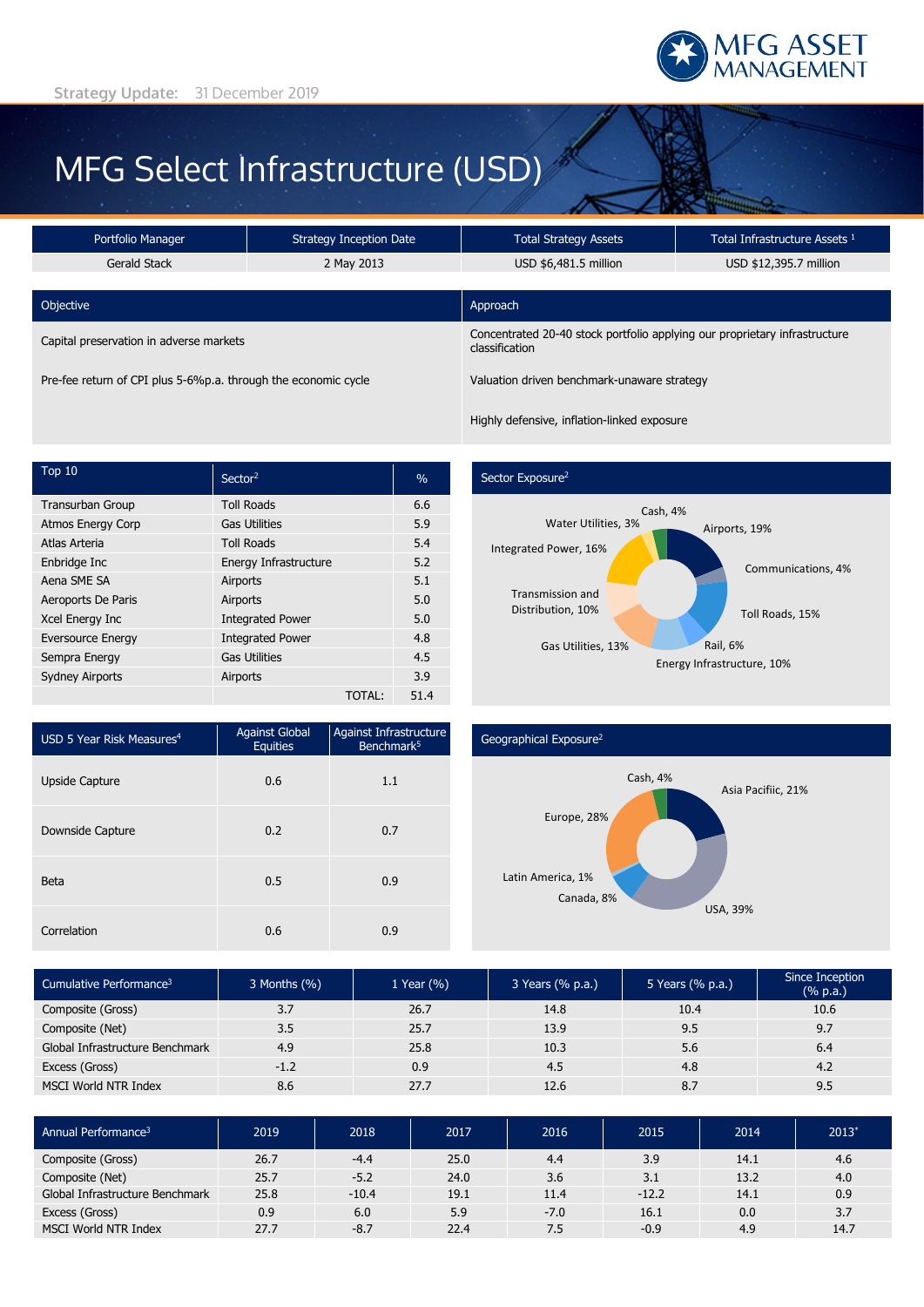1 Comprised of all Infrastructure Strategies.

2 The data is based on a representative portfolio for the strategy. Refer to the GIPS Disclosure below for further information. Sectors are internally defined. Geographical exposure is by domicile of listing.<br>Exposures may

3 Returns are for the Global Select Infrastructure Composite and denoted in USD. Performance would vary if returns were denominated in a currency other than USD. Refer to the GIPS Disclosure section below for further information. Composite (Net) returns are net of fees charged to clients and have been reduced by the amount of the highest fee charged to any client employing that strategy during the period under consideration. Actual fees may vary depending on, among other things, the applicable fee schedule and portfolio size. Fees are available upon request 4 Risk measures are for the Global Select Infrastructure Composite before fees. The Global Equity Index is the MSCI World NTR Index.

5 The Benchmark or Global Infrastructure benchmark is comprised of the following: from inception to 31 December 2014 the benchmark is UBS Developed Infrastructure & Utilities NTR Index and from 1 January 2015 onwards, the benchmark is the S&P Global Infrastructure NTR Index. Note: the UBS Developed Infrastructure and Utilities NTR Index ceased to be published from 31 May 2015, replaced on 1 January 2015 with the S&P Global Infrastructure Index NTR. \* Returns are only for part year.

#### **IMPORTANT NOTICE**

This material is being furnished to you to provide summary information regarding Magellan Asset Management Limited 'doing business as'/'trading as' MFG Asset Management ('MFG Asset Management') and an investment fund or investment strategy managed by MFG Asset Management ('Strategy'). No distribution of this material will be made in any jurisdiction where such distribution is not authorised or is unlawful. This material does not constitute, and may not be used for the purpose of, an offer or solicitation in any jurisdiction or in any circumstances in which such an offer or solicitation is unlawful or not authorized or in which the person making such offer or solicitation is not qualified to do so. This material is not intended to constitute advertising or advice of any kind and you should not construe the contents of this material as legal, tax, investment or other advice.

The investment program of the Strategy presented herein is speculative and may involve a high degree of risk. The Strategy is not intended as a complete investment program and is<br>suitable only for sophisticated investors w may be volatile. The past performance of the Strategy is not necessarily indicative of future results and no person guarantees the performance of the Strategy or the amount or timing of any return from it. There can be no assurance that the Strategy will achieve any targeted returns, that asset allocations will be met or that the Strategy will be able to implement its investment Strategy or achieve its investment objective. The management fees, incentive fees and allocation and other expenses of the Strategy will reduce trading profits, if any, or increase losses. The Strategy will have limited liquidity, no secondary market for interests in the Strategy is expected to develop and there are restrictions on an investor's ability to withdraw and transfer interests in the Strategy. In making an investment decision, you must rely on your own examination of any offering documents relating to the Strategy.

No representation or warranty, express or implied, is made with respect to the correctness, accuracy, reasonableness or completeness of any of the information contained in this material. This information is subject to change at any time and no person has any responsibility to update any of the information provided in this material. MFG Asset Management will not be responsible or liable for any losses, whether direct, indirect or consequential, including loss of profits, damages, costs, claims or expenses, relating to or arising from your use or reliance upon any part of the information contained in this material including trading losses, loss of opportunity or incidental or punitive damages.

This material is strictly confidential and is being provided to you solely for your information and must not be copied, reproduced, published, distributed, disclosed or passed to any other<br>person at any time without the pr trademarks of their respective owners. Nothing contained herein should be construed as granting by implication, or otherwise, any licence or right to use any trademark displayed without the written permission of the owner.

United Kingdom - This material does not constitute an offer or inducement to engage in an investment activity under the provisions of the Financial Services and Markets Act 2000 (FSMA). This material does not form part of any offer or invitation to purchase, sell or subscribe for, or any solicitation of any such offer to purchase, sell or subscribe for, any shares, units or other type of investment product or service. This material or any part of it, or the fact of its distribution, is for background purposes only. This material has not been approved by a person authorised under the FSMA and its distribution in the United Kingdom and is only being made to persons in circumstances that will not constitute a financial promotion for the purposes of section 21 of the FSMA as a result of an exemption contained in the FSMA 2000 (Financial Promotion) Order 2005 as set out below. This material is exempt from the restrictions in the FSMA as it is to be strictly communicated only to 'investment professionals' as defined in Article 19(5) of the Financial Services and Markets Act 2000 (Financial Promotion) Order 2005 (FPO).

United States of America - This material is not intended as an offer or solicitation for the purchase or sale of any securities, financial instrument or product or to provide financial services. It is not the intention of MFG Asset Management to create legal relations on the basis of information provided herein. Where performance figures are shown net of fees charged to clients, the performance has been reduced by the amount of the highest fee charged to any client employing that particular strategy during the period under consideration. Actual fees may vary depending on, among other things, the applicable fee schedule and portfolio size. Fees are available upon request and also may be found in Part II of MFG Asset Management's Form ADV.

The Global Infrastructure Benchmark is comprised of the following: from inception to 31 December 2014 the benchmark is UBS Developed Infrastructure & Utilities Index Net Total Return and from 1 January 2015 the benchmark is S&P Global Infrastructure Net Total Return Index. The benchmark changed because UBS discontinued their index series.

The UBS Developed Infrastructure & Utilities Index Net Total Return is a market capitalisation weighted index that is designed to measure the equity performance of listed Infrastructure and Utility stocks. Index results assume the reinvestment of all distributions of capital gain and net investment income using a tax rate applicable to non-resident institutional investors who do not benefit from double taxation treaties.

The S&P Global Infrastructure Net Total Return Index is a market capitalisation weighted index that is designed to track 75 companies from around the world diversified across three infrastructure sectors energy, transportation and utilities. Index results assume the reinvestment of all distributions of capital gain and net investment income using a tax rate applicable to non-resident institutional investors who do not benefit from double taxation treaties.

#### **GLOBAL INVESTMENT PERFORMANCE STANDARDS (GIPS®) DISCLOSURE**

Magellan Asset Management Limited, doing business as MFG Asset Management in jurisdictions outside Australia and New Zealand, (MFG Asset Management) claims compliance with the Global Investment Performance Standards (GIPS ®)

For the purpose of complying with GIPS, the Firm is defined as all discretionary portfolios managed by MFG Asset Management, excluding portfolios managed by brands operating as<br>distinct business entities. MFG Asset Managem Sydney, Australia. Total Firm assets is defined as all assets managed by MFG Asset Management, excluding assets managed by subsidiaries operating as distinct business entities.

The Global Select Infrastructure composite is a concentrated global strategy investing in strictly defined or "pure" infrastructure companies, (typically 20-40). The filtered investment universe is comprised of stocks that 1. generate reliable income streams 2. benefit from inflation protection and 3. have an appropriate capital structure. The investment objective of the strategy is to minimise the risk of permanent capital loss; and achieve superior risk adjusted investment returns over the medium to long-term. The composite was created in May 2013.

To achieve investment objectives, the composite may also use derivative financial instruments including, but not limited to, options, swaps, futures and forwards. Derivatives are subject<br>to the risk of changes in the marke leveraging effect, which may increase the volatility of the composite and may reduce its returns.

A copy of the composite's GIPS compliant presentation and/or the firm's list of composite descriptions are available upon request by emailing client.reporting@magellangroup.com.au

The representative portfolio is an account in the composite that closely reflects the portfolio management style of the strategy. Performance is not a consideration in the selection of the representative portfolio. The characteristics of the representative portfolio may differ from those of the composite and of the other accounts in the composite. Information regarding the representative portfolio and the other accounts in the composite is available upon request.

USD is the currency used to calculate performance. The currency of the currency used to calculate performance.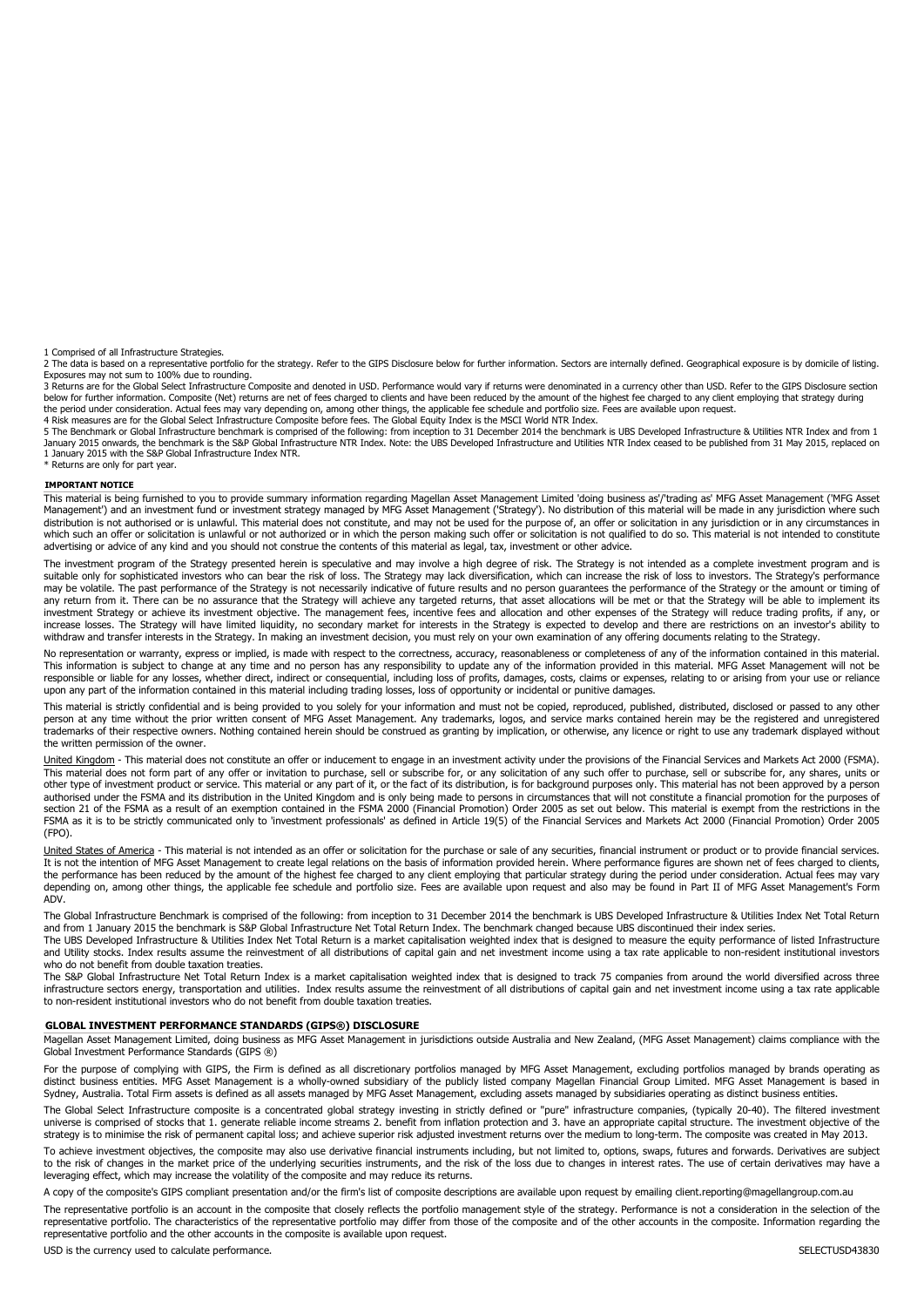# **Strategy Commentary**

The strategy recorded a positive return for the quarter. The stocks that added the most on a contributions basis were the investments in Enbridge of Canada, ADP of France and Sydney Airport. Enbridge rose 13% after adjusted earnings per share of 56 Canadian cents beat forecasts. ADP added 8% after higher traffic helped third-quarter earnings and the latest counts showed the campaign to force a referendum on whether or not the French government could sell all or some of its 50.6% stake in the Paris airport system was well short of the number needed. A change to the French constitution in 2008 allows a referendum on certain issues if 20% of members of parliament and 10% of the electorate – about 4.7 million people – back the proposal. The latest counts showed barely one million people have signed the online petition that has until March to reach its target. Sydney Airport rose 10% after domestic traffic rose and an inflation result of 1.7% for the 12 months to September increased talk that interest rates would stay low in Australia

Stocks that detracted the most on a contributions basis included the investments in Aguas Andinas of Chile, Atmos Energy of the US and Societa Iniziative Autostradali e Servizi, or SIAS, of Italy. Aguas Andinas plunged 20% as talk intensified that street riots over the cost of living would prompt the Chilean government to cut the rate of return the water utility enjoys. Atmos shed 1% as a rise in bond yields lead to a snubbing of safer equities over what proved a weak quarter for utilities. SIAS lost 6.7% due to uncertainty over the regulatory framework for Italian toll-road operators.

Movements in stock prices are in local currency.

## **Stock story: American Water**



In the US, more than two trillion gallons (9.1 trillion litres) of water are lost each year – that means 20% of treated water is wasted. About 900 billion gallons (4.1 trillion litres) of untreated sewage every year pours into US waterways. The problem is about 240,000 water mains break each year, which is no surprise given that many of country's pipes were laid early to mid-last century and they had a lifespan of only 75 to 100 years. This year, 44% of US water-pipe infrastructure is expected to be assessed as 'poor', 'very poor' or 'life elapsed', another way of saying 'needs replacing'. As for quality, the American Society of Civil Engineers gave US drinking water a 'D' in 2017 while the country's wastewater facilities was rated 'D+' – some of the body's harshest assessments of US infrastructure.

Billions of dollars would need to be spent in coming years to improve the US's water and wastewater systems. But this will be difficult given the size and fragmented nature of the industries. The US is home to about 50,000 water systems where 84% of the population is served by water systems run by municipal authorities. About 10,000 of the US's water systems serve fewer than 3,000 customers and about 1,400 are under some sort of enforcement action to remedy deficiencies. The country maintains 15,000 wastewater systems where 98% of the US population is served by city authorities. About 2,200 of these wastewater systems are under some sort of formal enforcement action. (By way of comparison, the US hosts only 3,800 electrical and 1,400 gas systems.)

American Water Works, the largest listed water utility in the US, eyes the problems with the US's water and wastewater systems as an opportunity to expand while earning higher returns for investors from what is a low-risk industry operationally – unlike gas lines, water mains and pipes typically don't explode. The strategy of the New Jersey-based company that earned US\$3.4 billion in revenue in fiscal 2018 from servicing 14 million people across 46 US states and one Canadian province has three prongs.

American Water's main focus is to boost the amount of capital on which it can earn a regulated but fair return by spending US\$20 billion to US\$22 billion over the next 10 years to improve its network. In the US (and elsewhere), utilities are granted monopoly rights in an area. In exchange, regulators ensure essential services stay affordable by limiting the return a utility can earn on its capital investment. The setup means that the best way for a utility to boost revenue is to increase the amount of approved capital spending on which it can earn a regulated return.

American Water, which enjoys an average weighted return of 9.8% from its regulated activities, expects to replace nearly 2,000 miles (3,200 kilometres) of mains and collection pipes over the next five years. As American Water has typically replaced only about 0.8% of its pipeline network a year (which, in industry jargon, translates to a 130-year